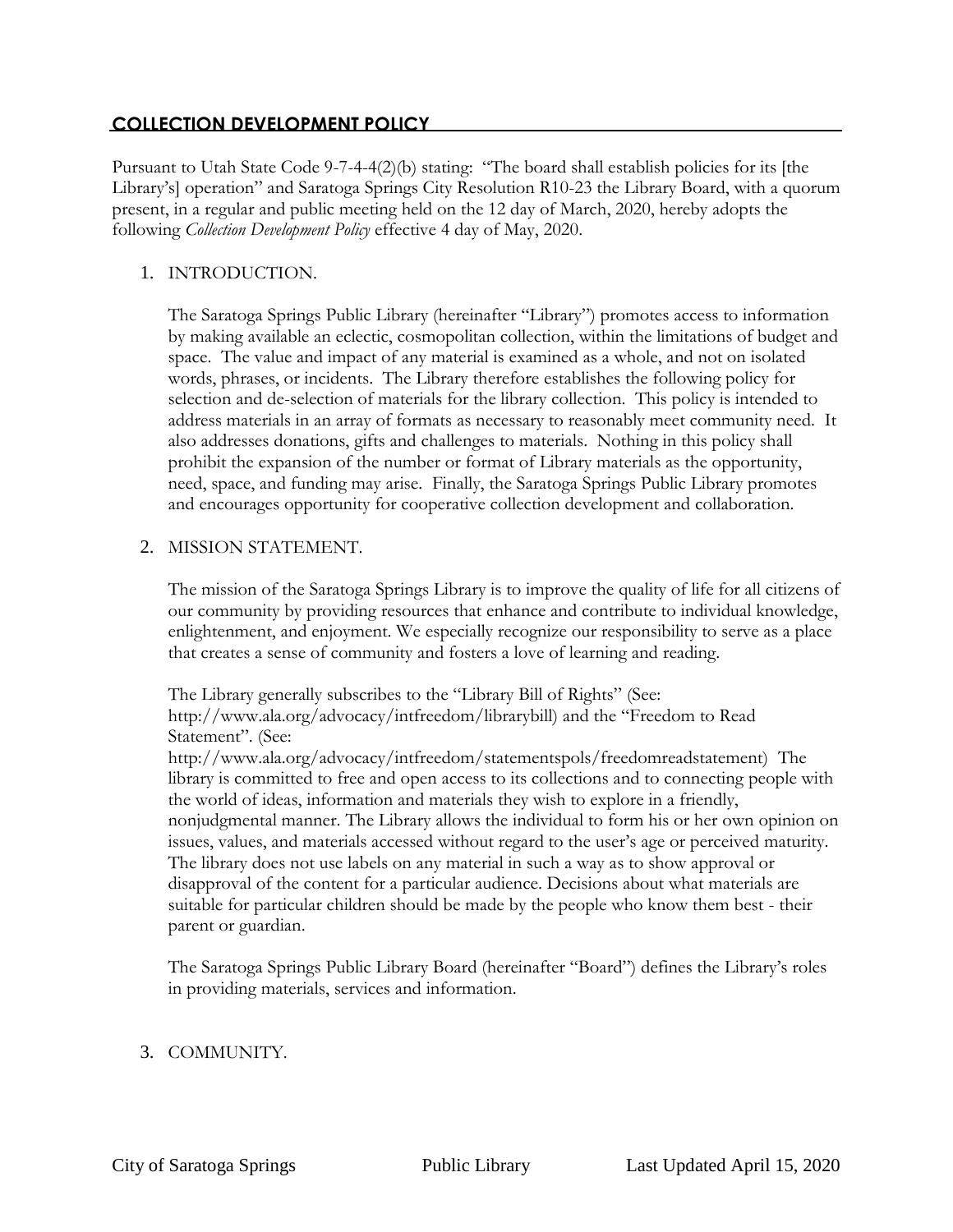The Library recognizes as its primary clientele the citizens of Saratoga Springs. Library service is extended to residents of Saratoga Springs and its employees, and those on active duty with United States military services. The constituency is comprised of a wide range of ages, education levels, and occupations, and has diverse viewpoints, interests and needs.

### 4. RESPONSIBILITY FOR SELECTION.

The final authority for the determination of policy to guide the selection and acquisition of materials is vested in the Library Board. The Board operates under the Utah Code, Title 9, Chapter 7, and Part 4. The Library Board hereby delegates authority for the selection of Library materials to the Library Director (hereinafter "Director") and, at the Director's discretion, the library staff.

a. Selectors shall, within budgetary constraints, select materials consistent with Section I of this policy and without regard to the selectors' personal attitudes toward the work, author, or subject matter. Selectors will be expected to address areas of relevancy, currency, community need, duplication (in print or electronic formats), as well as acquire a reasonable degree of subject specific knowledge to meet the challenges of their assignments. Available electronic sources shall be considered as valid resources for the purposes of this policy.

# 5. CRITERIA FOR SELECTION.

- a. Selection Criteria. Specific selection criteria may include:
	- i. Importance of the subject matter to the collection.
	- ii. The author's significance as a writer and/or reputation.
	- iii. Scarcity of the material on the subject.
	- iv. Timeliness or permanence of the work.
	- v. Availability of the material elsewhere in the area.
	- vi. Literary quality.
	- vii. Format.
	- viii. Authoritativeness.
	- ix. Comprehensiveness.
	- x. Construction quality and durability.
	- xi. Potential interest to people served.
	- xii. Special, favorable consideration may be given to award-winning materials in all areas.
	- xiii. Does not contact obscene material. Material may only be deemed obscene if all of the following criteria are met: (a) whether the average person, applying contemporary community standards, would find that the work, taken as a whole, appeals to the prurient interest; (b) whether the work depicts or describes, in a patently offensive way, sexual conduct as defined by Utah Code § 76-10-1201(14); and (c) whether the work, taken as a whole, lacks serious literary, artistic, political, or scientific value.
	- xiv. Whether the material violates Utah Code § 76-10-1201 et seq.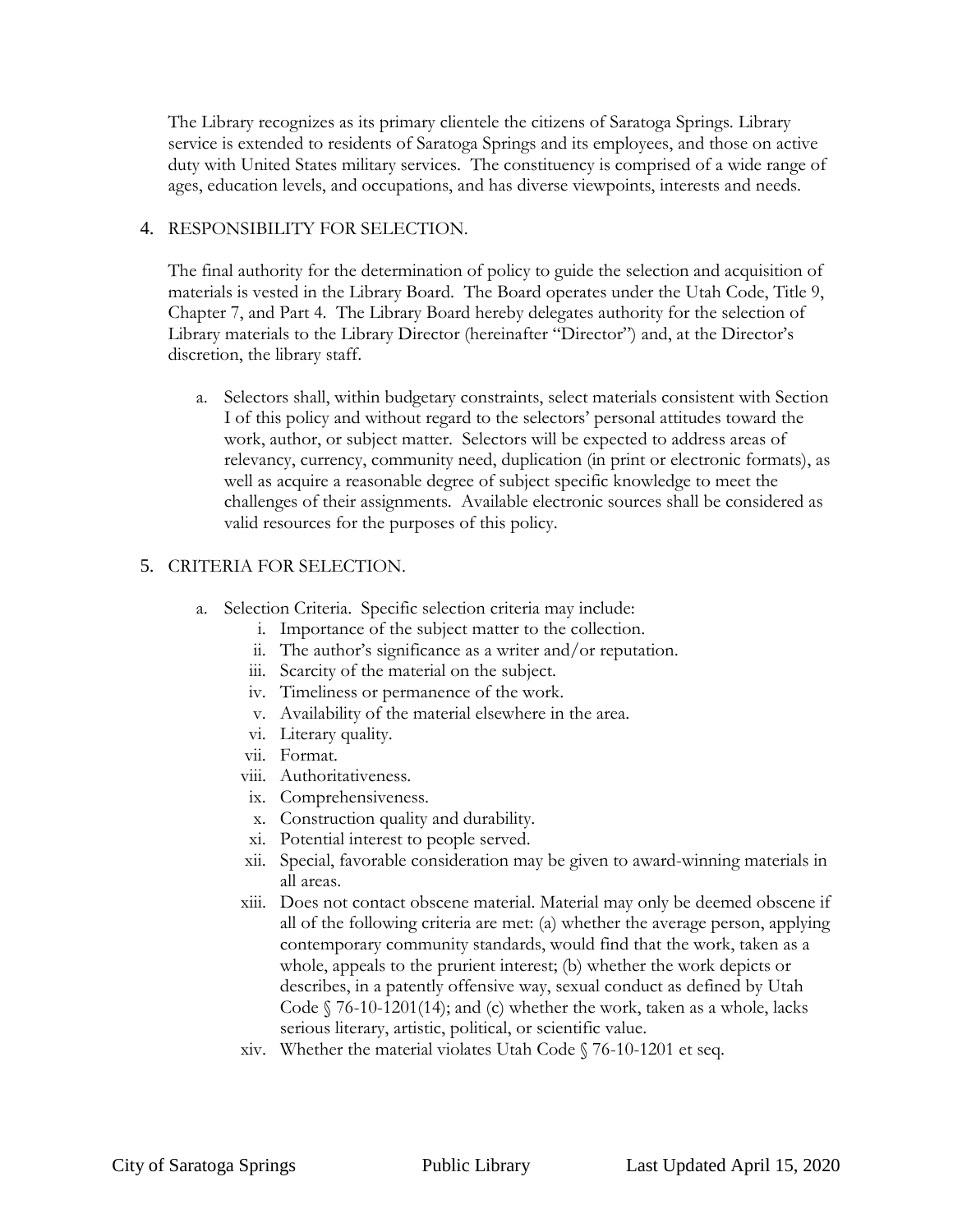- b. Duplication of Materials. The Library does not, without compelling reason, seek to duplicate materials that may be available elsewhere in the community. Examples are:
	- i. Research or special collections available at Brigham Young University or the University of Utah, or any other State library or facility that has resources available through the Inter Library Loan program.
	- ii. Materials available at the Riverton Family History Center and local Stake Family History Centers.
	- iii. Textbook needs of students in local schools.
	- iv. Materials published in a foreign language, unless community need dictates.
	- v. Professional materials written primarily for specialists.
	- vi. Highly specialized reference materials.
- c. Purchases. The Library will purchase materials from reputable vendors through various means and in accordance with Saratoga Springs City purchasing policies and practices.
	- i. Purchases of materials in excess of five (5) years old (from copyright) will not be considered for the collection unless they fill a specific need such as completing a series, directly replacing lost or damaged materials that would otherwise be kept or reordered, or meet another compelling criterion as approved by the recognized primary acquirer for a specific area of the Library. This does not preclude the purchase of classic literature.
	- ii. The Library purchases only new materials.
- d. Selection Sources. Sources for selection decisions encompass, but are not limited to:
	- i. Recognized reviewing media, including prepublication reviews.
	- ii. Publishers' catalogs.
	- iii. Respected online review sites.
	- iv. Regular inspection and evaluation of new material.
	- v. Judgment of Director and staff based on the application of the standards selection criteria herein.
	- vi. Customer request and recommendations which are subject to the selection criteria outlined above.

#### 6. POLICIES BY FORMAT AND CLASSIFICATION OF MATERIAL.

- a. Format. These materials are selected based on the various criteria of this section as it relates to other library materials, and needs of the community. May include, but is not limited to, the following:
	- i. Books. These materials include, but are not limited to, materials that are turtleback, library bound, hardback, paperback, and laminated.
	- ii. Digital Materials. These materials include, but are not limited to, such items as downloadable audio recordings, downloadable eBooks, downloadable periodicals, downloadable video recordings and any combination thereof.
	- iii. Audiovisual Materials. These materials include, but are not limited to, such items as audio recordings, video recordings, any combination thereof, and realia.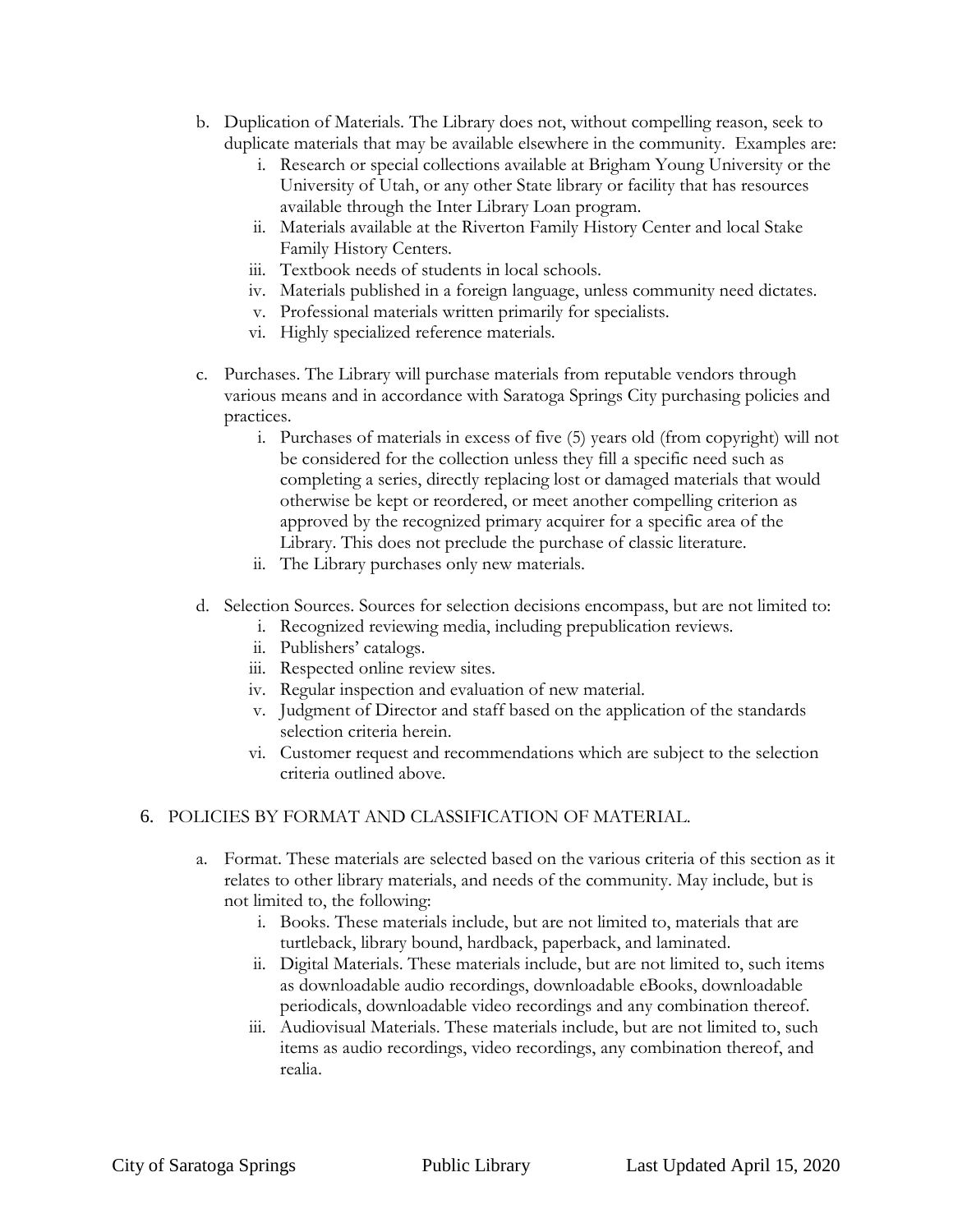- iv. Special collections. Other formats may include, but are not limited to, pamphlets, maps, newspapers, documents, pictures, posters, periodicals, microforms, paperbacks, large print media, and items for special collections. Other formats will be added to our collection as new technologies and innovations become available and within budgetary constraints. Said additions will conform to the general intent of this policy and need not be specifically addressed prior to their addition to the collection.
- b. Classifications. May include, but is not limited to, the following:
	- i. Fiction. The Library attempts to include notable classic<sup>1</sup> and popular novels, short stories, poetry, and plays.
	- ii. Non-Fiction. The Library aims to have an authoritative, up-to-date circulating non-fiction collection for the general reader in various fields of knowledge.
	- iii. Young Adult Materials. Young adult materials consist of fiction and nonfiction materials and are selected to meet the informational and recreational needs of young adults from ages 12 through 17.
	- iv. Juvenile Materials. Juvenile materials consist of fiction and non-fiction materials and are selected to meet the informational and recreational needs of young people through age 12.
	- v. Foreign Language Materials. Fiction and non-fiction materials selected to meet the foreign language needs of the entire community.

## 7. GIFTS AND DONATIONS.

The Library welcomes gifts of equipment, money or materials for the collection using the same selection criteria that are applied to purchased materials.

- a. Gift and Donation Receipts. The Library will, if requested, provide a written acknowledgement of the receipt of gifts, but not an itemized list. In accordance with income tax regulations the Library will leave the determination of a value of the donation to the donor or legality of a tax deduction.
- b. Donated Materials. All donations become property of the Library and the Library reserves the right to use them according to its needs. The library is under no obligation to add materials to the collection or to notify the donor of disposition of items. The library retains unconditional ownership of the gift. Unused donations may be sold or may be disposed of through other means determined by the library. Gifts in excess of five (5) years old (from copyright) will not be considered for the collection unless they fill a specific need, such as: completing a series, directly replacing a lost or damaged material that would otherwise be kept or reordered, or meeting another compelling criterion as approved by the recognized primary acquirer for a specific area of the Library. Gift books used for the collection are to be in new or nearly new condition.

l  $1$  Defined herein as: Those materials that, although they have dated copyrights, have, or are expected to have, regular demand over time.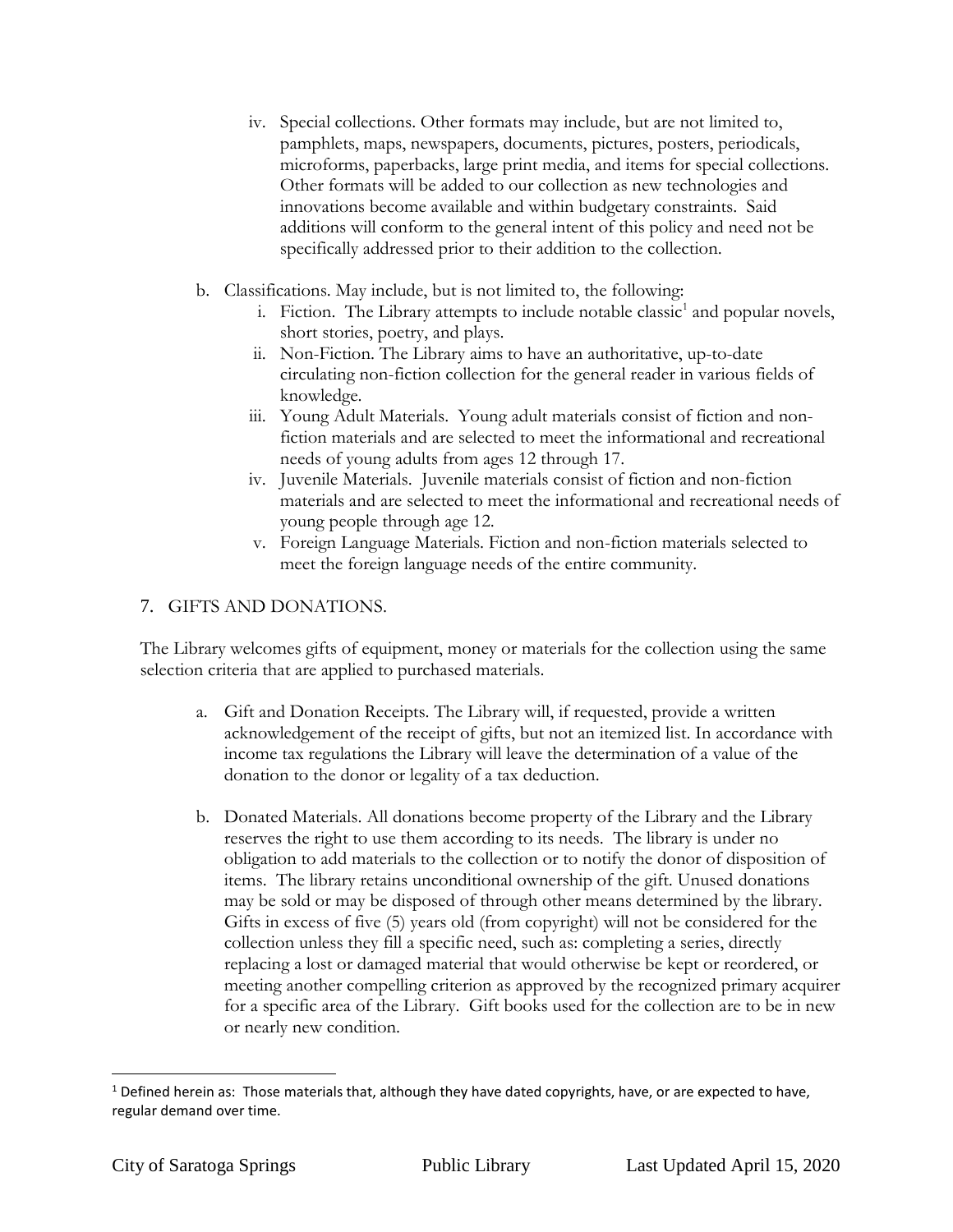- i. The Library encourages and appreciates gifts and donations; however, the following types of materials will not be accepted: audio and video cassettes, encyclopedias, home-made recordings, textbooks, newspapers, software and vinyl records or extremely worn, damaged or outdated materials.
- c. Monetary Gifts. The library is pleased to accept monetary gifts intended for the purchase of library materials when the donors' intentions for the gifts and the library's collection development objectives are consistent.
- d. Memorial Donations. Memorial gifts of books are also accepted with bookplates placed in the item. Specific memorial items can be ordered for the library on request of a patron if the request meets the selection criteria herein. It is desirable for gifts of or for specific titles to be offered after consultation with the Library Director and when the item meets the selection criteria herein.

#### 8. MAINTENANCE OF THE COLLECTION.

The Library maintains an active policy of discarding outdated material, material no longer in demand, duplicate or surplus material, worn or mutilated material, and material which no longer contributes to the total collection.

- a. Collection Evaluation and Maintenance. Once materials have been added to the library's collection, they are managed through an assessment and evaluation process to ensure ongoing collection prorates are met; that collections remain up to date, balanced, and attractive; and that space limitations are minimized. This process identifies items for replacement, retention or deselection. Library staff utilize professional judgment and expertise in deciding which materials to retain, replace, repair or de-select.
	- i. Deselection (removing items from the collection) is an integral part of collection development. De-selected materials will be donated to the Saratoga Springs Friends of the Library. The library retains those materials that continue to have enduring or permanent significance to its mission and overall collection goals.
	- ii. Criteria: Along with the same criteria used to select new materials, general criteria for retaining, replacing, repairing or de-selecting include:
		- 1. Availability of the item in alternative formats.
		- 2. Feasibility and cost of repair.
		- 3. Historical significance, interest or value.
		- 4. Physical condition.
		- 5. Relative usefulness of item.
		- 6. Space considerations.
		- 7. Superseded, inaccurate, or out-of-date content.
		- 8. Usage
- b. Preservation. Certain types of materials require activities to extend the physical life of the item or to retain the intellectual content. Decisions for preservation recognize that not all items need to be given the same level of care, security and attention. In